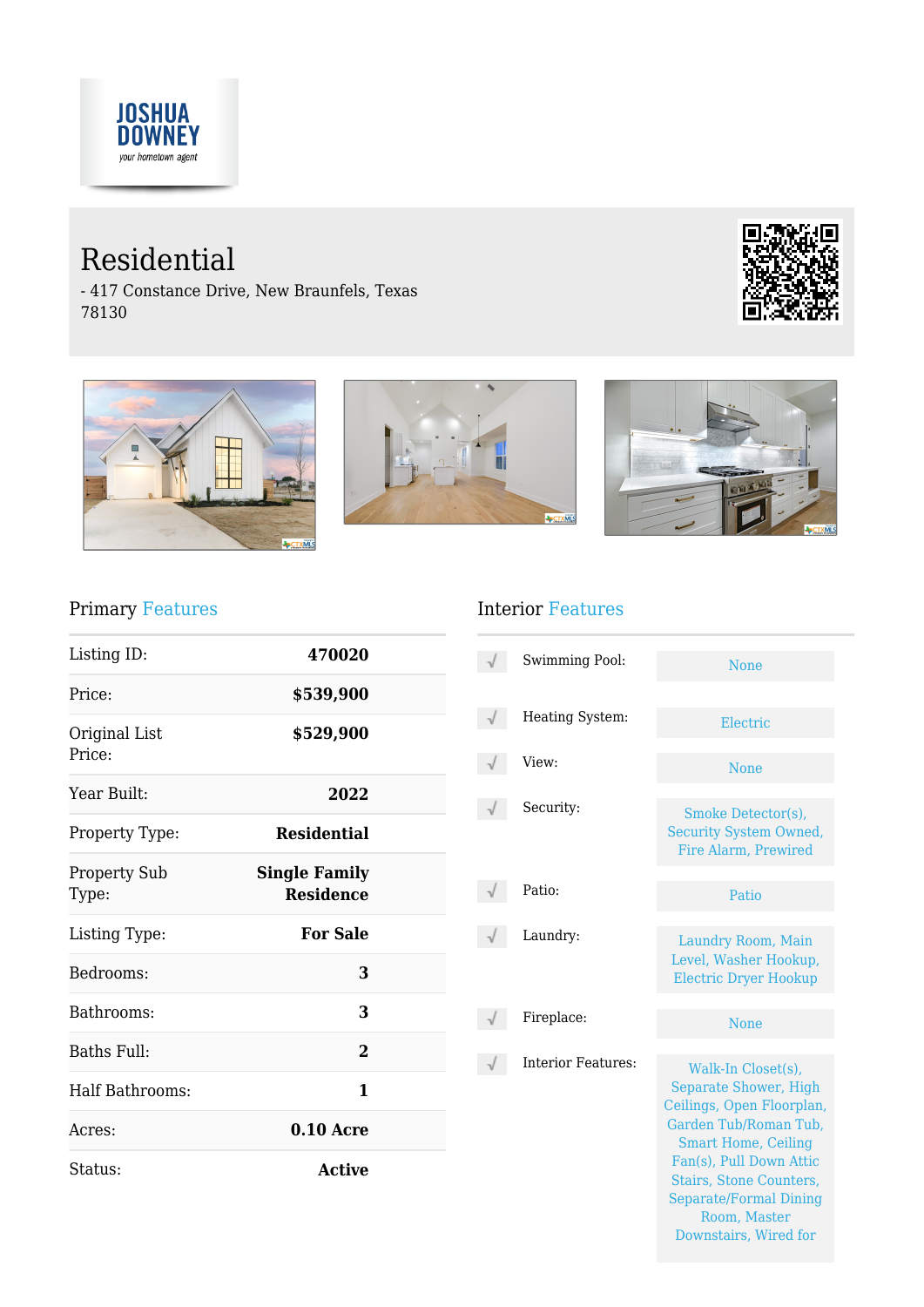Sound, Vaulted Ceiling(s), Kitchen Island, Dining Area, Main Level Master, Wired for Data, Double Vanity, Cathedral Ceiling(s), Recessed Lighting, Soaking Tub

#### Location Information

| Country:              | <b>US</b>            |  |
|-----------------------|----------------------|--|
| State:                | TX                   |  |
| County:               | Comal                |  |
| City:                 | <b>New Braunfels</b> |  |
| Subdivision:          | Solms Lndg Unit-1a   |  |
| Zipcode:              | 78130                |  |
| <b>Street Suffix:</b> | <b>Drive</b>         |  |
| Parcel Number:        | 438581               |  |

#### Additional

| Other Utilities: | Separate Meters, Natural<br>Gas Available, High<br>Speed Internet Available,<br>Electricity Available, |
|------------------|--------------------------------------------------------------------------------------------------------|
|                  | Water Available, Natural<br><b>Gas Connected</b>                                                       |
|                  |                                                                                                        |

#### External Features

| <b>Exterior Features:</b>    | Patio, Awning(s), Private<br>Yard                                                                                   |  |
|------------------------------|---------------------------------------------------------------------------------------------------------------------|--|
| Fencing:                     | Wood, Privacy, Back Yard                                                                                            |  |
| Foundation:                  | Slab                                                                                                                |  |
| Waterfront:                  | No                                                                                                                  |  |
| List Office<br>Name:         | <b>Chupik Properties</b><br>and Design,                                                                             |  |
| Association Fee:             | \$0                                                                                                                 |  |
| AssociationFee:              | \$0                                                                                                                 |  |
| AssociationFeeF<br>requency: | \$0                                                                                                                 |  |
| AssociationFeeIn<br>cludes:  | \$0                                                                                                                 |  |
| Appliances:                  | Microwave, Range, Some<br><b>Gas Appliances, Gas</b><br>Range, Gas Cooktop,<br>Tankless Water Heater,<br>Range Hood |  |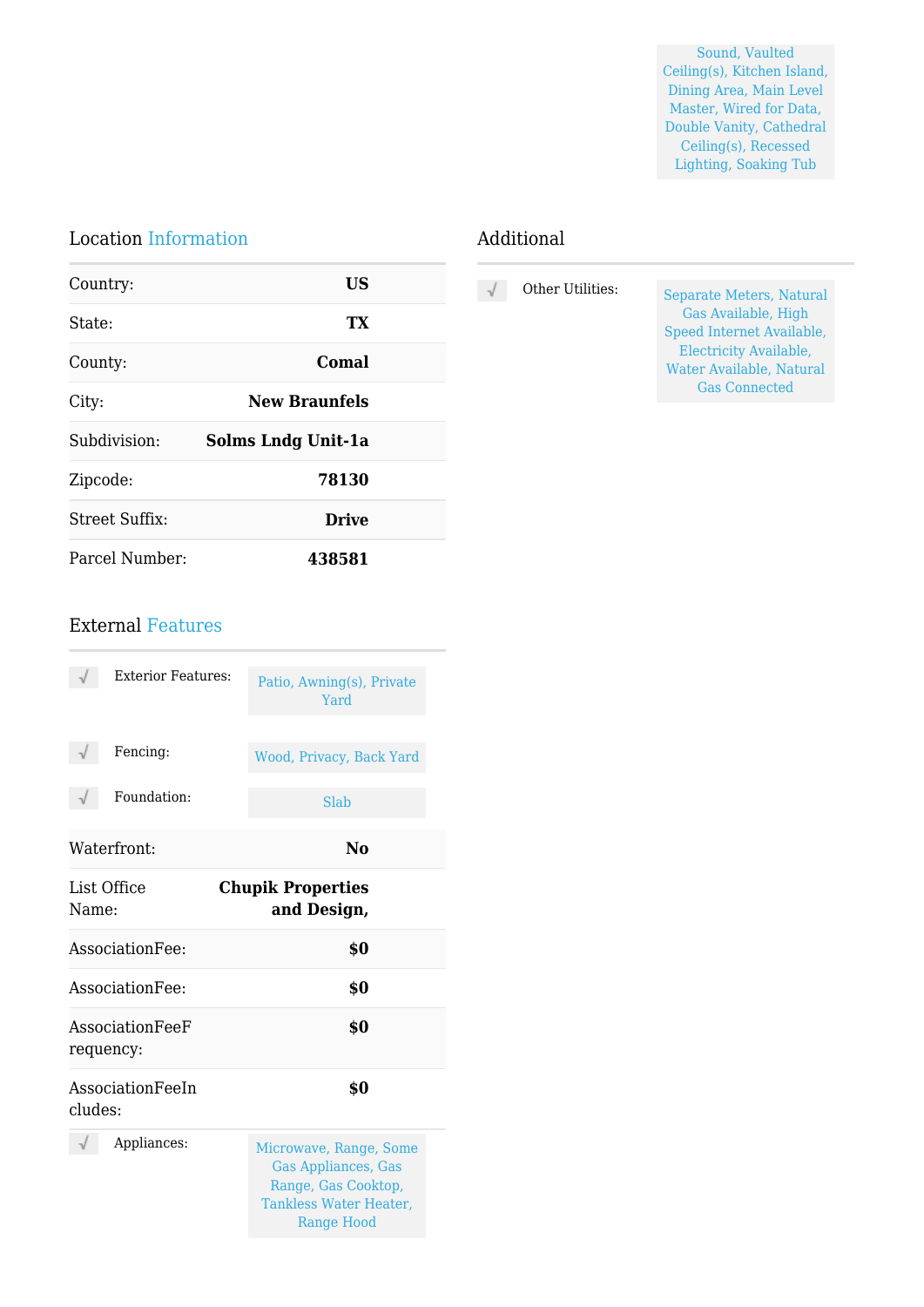| AssociationFee:               | \$0                                                                |
|-------------------------------|--------------------------------------------------------------------|
| AssociationFeeF<br>requency:  | \$0                                                                |
| CommunityFeature<br>s:        | <b>Trails/paths</b>                                                |
| ConstructionMat<br>erials:    | <b>HardiPlank</b><br><b>Type, Spray Foam</b><br><b>Insulation</b>  |
| TaxYear:                      |                                                                    |
| DaysOnMarket:                 | 57                                                                 |
| GarageYN:                     | Yes                                                                |
| GarageSpaces:                 | 1                                                                  |
| Roof:<br>$\sqrt{}$            | Shingle, Composition                                               |
| HighSchool:<br>√              | <b>Canyon High School</b>                                          |
| MiddleOrJuniorSch<br>ool:     | <b>Canyon Middle School</b>                                        |
| ElementarySchool:             | <b>Freiheit Elementary</b>                                         |
| LivingArea:                   | 1,903 Sqft                                                         |
| Levels:                       | Two                                                                |
| StreetDirSuffix:              | Е                                                                  |
| StreetDirPrefix:              | W                                                                  |
| Flooring:                     | Wood                                                               |
| FrontageType:                 | <b>Other</b>                                                       |
| ExistingLeaseTy<br>pe:        | <b>Not for Lease</b>                                               |
| Sewer:                        | Public Sewer, Not<br>Connected (at lot), Not<br>Connected (nearby) |
| TaxAnnualAmou<br>nt:          | \$0                                                                |
| NewConstructio<br>nYN:        | Yes                                                                |
| DirectionFaces:               | <b>South</b>                                                       |
| ElementaryScho<br>olDistrict: | <b>Comal ISD</b>                                                   |